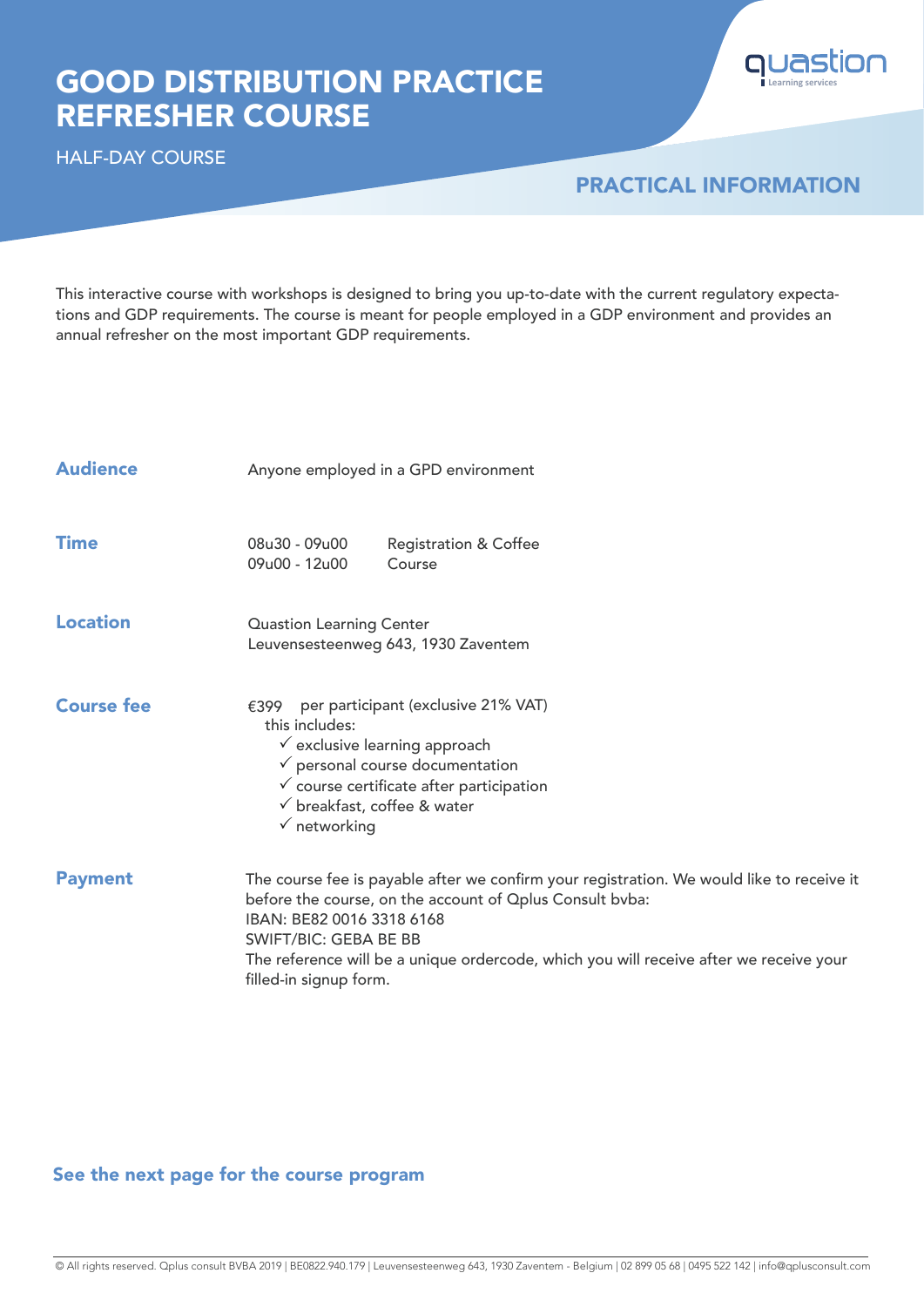# GOOD DISTRIBUTION PRACTICE REFRESHER COURSE

### HALF-DAY COURSE



### PROGRAM

#### Basic Principles Everyone Needs to Know About GDP

- The scope and applicability of GDP
- The key areas of the new GDP 10 chapters: learn what is considered and impacted by this legislation

#### How GDP Guidelines Impact your Function

- Your role in GDP
- Why to follow GDP

#### Expectations of the GDP Inspectorates

- General regulatory expectations for implementation
- Common GDP deficiencies resulting in findings

#### Good Documentation Practice

- What you must document
- How to document
- Special attention to: traceability, complaints, returns, recall, stolen goods and suspected falsified products

#### Workshops

• Exercises on practical implementation of GDP in daily activities